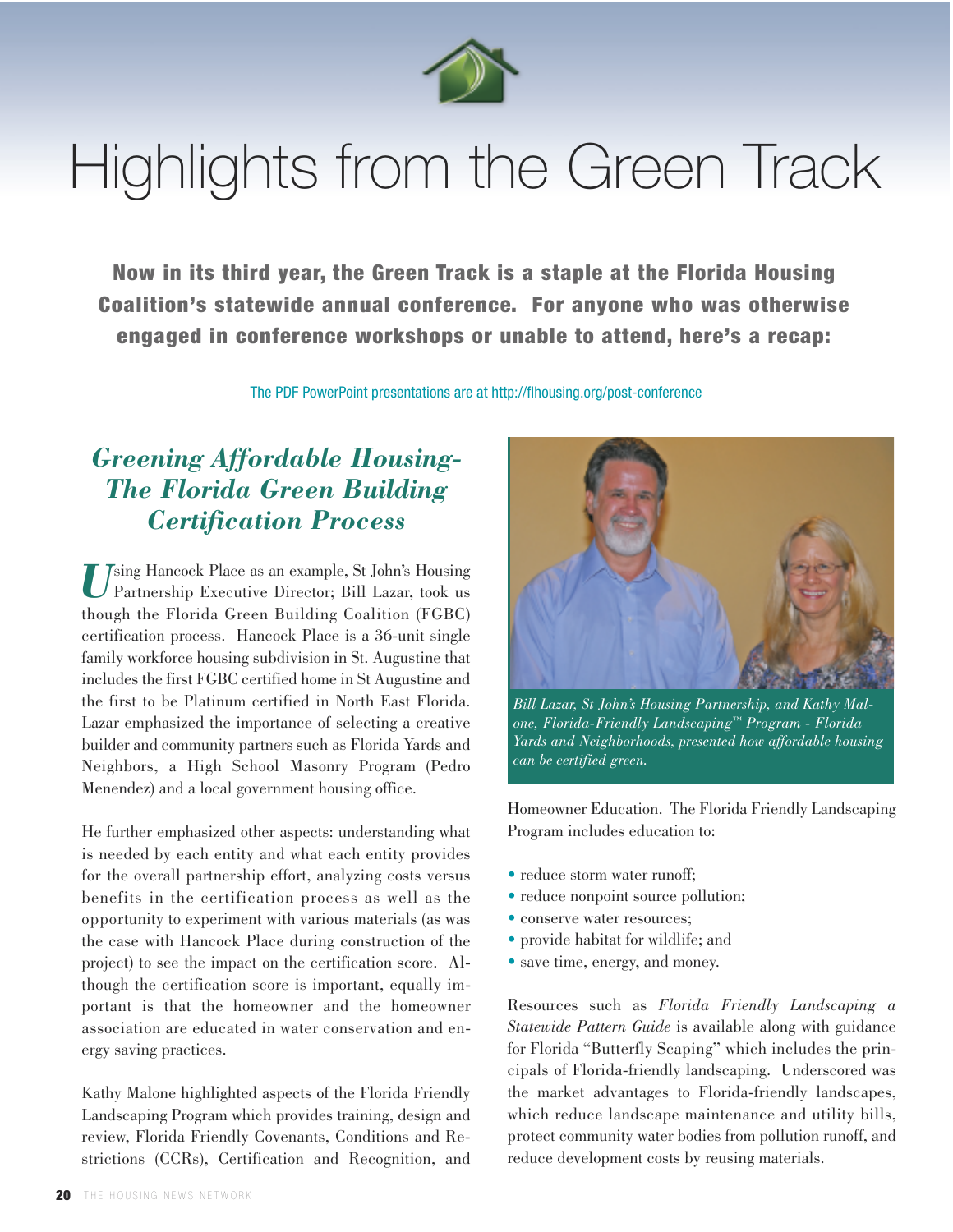

*Panelists (L to R) Ed Binkley, ed binkley design and Cathy Byrd, GreenHeights Development Corporation, with moderator Brad Goar. Byrd and Binkley emphasized that project design is crucial for affordable green housing.*

#### *Green Design and Construction*

**East of Binkley and Cathy Byrd highlighted design models**  $\mathcal{L}$  and discussed benefits of green components. By making simple, logical substitutions a cost-effective energy and resource efficient home can be created, Design plan changes that reduce material usage and increase the size of spaces and overall usable square footage is realized without increasing costs or actual square footage. Examples included extra height and filling in volume, reducing circulation paths, unfinished garage area for storage to be customized for a homeowner's needs, and concrete pour for walkway and driveways replaced by lattice work and stepping stones. The integrated design plan approach emphasizes the need to establish clear and common goals, to be innovative, and to continue the concept through all phases.

Sustainable benefits discussed included reducing amounts of materials required for construction while maintaining square footage, reducing energy required to operate a home, reducing heat gain in the front yard and roof, and reducing runoff and increasing safety, usability, and adaptability of a home to elongate the life of the structure. The distinguished panelists' message was clearly stated: Consider the future – assess the project whether it will be sustainable, walkable, usable, economical, and livable.



## *Leveraging Green Funding Opportunities*

**Panelists discussed the challenge of leveraging funds from** the perspective of a developer, a funder and, an advocate of innovative alternative financing markets. Donna Carmen of Indiantown Non Profit Housing emphasized how important conducting a diagnostic evaluation or energy audit is to assess which retrofit measures are appropriate for the residence. Carmen highlighted a number of potential partners to consider when using programs to educate and bring various resources to a project such as:

- recruiting volunteers for education and outreach;
- partnering with trade associations to recruit interns;
- entering into bulk purchase agreements for materials and supplies; and
- creating a recycling program for appliances and construction debris.

Florida Housing Finance Corporation, Policy Director, Nancy Muller provided updates related to FHFC's energybased funding requirements, such as the Homeownership Pool Program that requires new construction homes be certified by Energy Star (DOE), Florida Green Building Coalition, or LEED (U.S. Green Building Council) and the 2011 housing cycle which will require new rental construction to meet Energy Star New Homes and achieve a Home Energy Rating System (HERS) Index of 77 or lower, along with a number of other energy saving standards. Rental rehab projects would be required to meet certain requirements based on a capital needs assessment. She emphasized the need to develop partnerships and leverage funding with organizations such as Enterprise Green Communities, Local Initiatives Support Corporation (LISC), and local and statewide utility companies.

St. Lucie Commissioner Doug Coward discussed kick-starting clean energy markets and opportunities at the local level with new financing programs (e.g. Green CDFI, aka Solar and Energy Loan Fund), cost-effective retrofit programs for buildings, facilities, and lighting, and a policy framework that attracts private capital through mutually-beneficial public and private partnerships. He highlighted the new Green Community Development Financial Institution (CDFI) being developed in partnership with four financial institutions (no money down loans for energy efficiency retrofits and renewable energy alternatives for solar thermal and electric) and provided strategies to address Fannie and Freddie objections to Property Assessed Clean Energy (PACE). He also credited innovative financing programs for enabling a wider range of property owners to affordably participate in and benefit from the emerging clean energy economy.